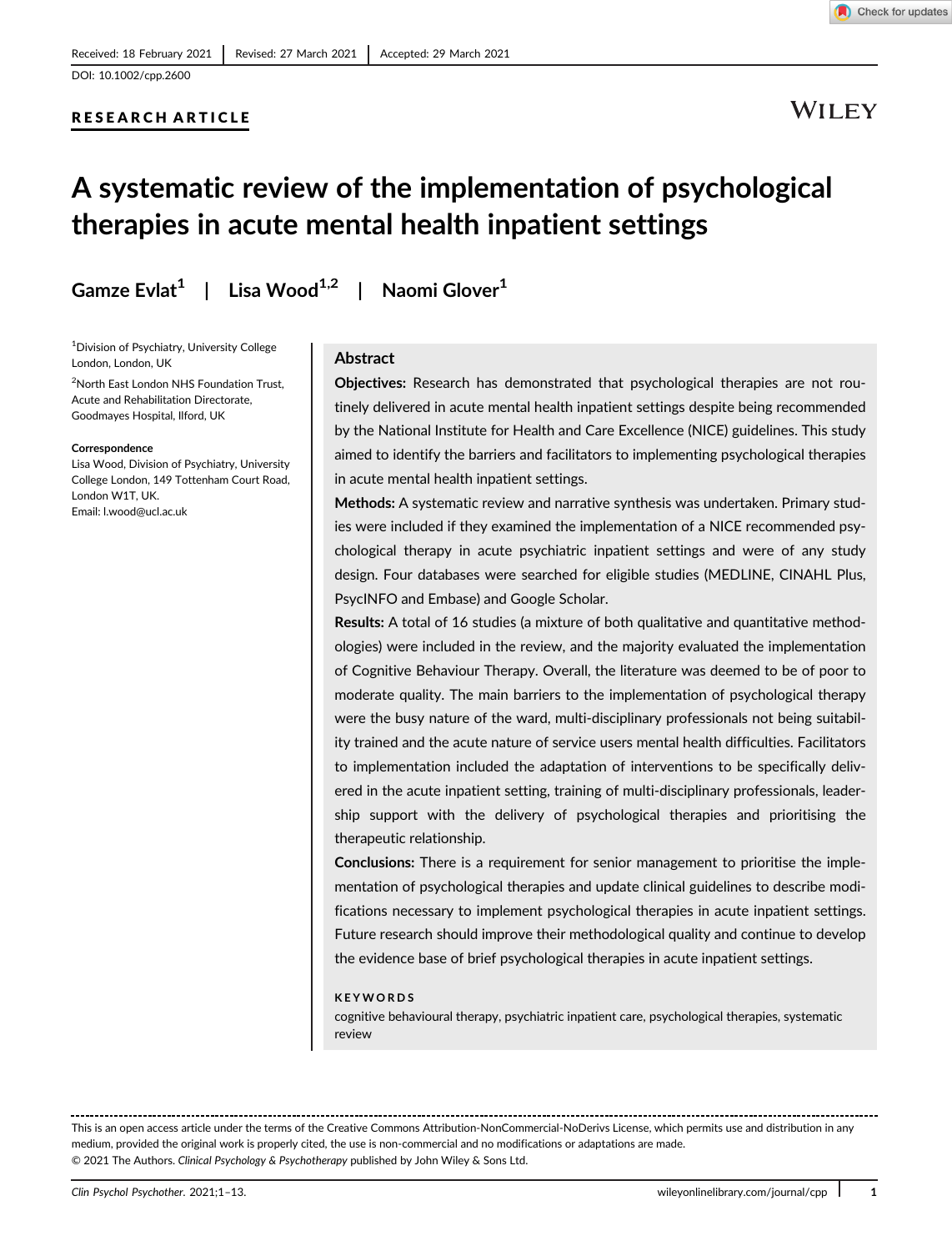2 **LWIIFY** EVLAT ET AL.

### 1 | INTRODUCTION

Acute psychiatric inpatient units provide intensive care to people in mental health crisis who are high risk to themselves and others (Kings Fund, 2015). In 2018–2019, 100,359 of UK service users (4.79% of all secondary mental health care service users) were admitted to acute mental health inpatient services demonstrating the crucial role they play in caring for service users in acute distress (NHS Digital, 2019). This is reflected across the world with 99.1 service user's being admitted per 100,000 of the population (World Health Organisation [WHO], 2017).

Acute mental health inpatient care should provide holistic care underpinned by a biopsychosocial framework (Bowers, 2014), which includes psychological therapies. The Accreditation for Inpatient Mental Health Services (AIMS) state that all service users should have access to evidence-based psychological therapy from an appropriately trained practitioner (Royal College of Psychiatrists, 2011; Perry et al., 2015; Penfold et al., 2019). The National Institute for Health and Care Excellence (NICE) (2009, 2014a, 2014b) guidelines recommend several structured psychological therapies during the acute phase of schizophrenia, borderline personality disorder and other serious mental health problems. These include Cognitive Behaviour Therapy (CBT), Family Intervention (FI) and Intrapersonal Therapy (IPT). However, the data indicate that standards set by NICE and other professional bodies are rarely met. For example, the Care Quality Commission's (2009) national survey revealed that only 29% of service users received talking therapy while hospitalised and 25% of service users did not receive therapy despite wanting to. It has also been demonstrated that service users are dissatisfied with their experience of psychiatric inpatient care. This is often because psychological therapy is not available, and treatment predominantly consists of medication (Wood & Alsawy, 2016). The evidence base of inpatient psychological therapies is also lacking. Three recent systematic reviews have been conducted examining the efficacy of psychological interventions delivered in this setting (Jacobsen et al., 2018; Paterson et al., 2018; Wood et al., 2020). They demonstrate that the research evidence is small and of moderate to poor quality, and effects were only found on a few outcomes including psychotic symptoms (at the end of therapy but not at longer-term follow-up; Paterson et al., 2018; Wood et al., 2020), readmission, depression and anxiety (Jacobsen et al., 2018). Therefore, understanding why psychological therapies are not routinely available in this setting (i.e., the barriers and facilitators to their implementation) is imperative.

Previous reviews examining the difficulties in implementing psychological therapies in community settings identified organisational, healthcare professional and service user-related factors (Berry & Haddock, 2008; Ince et al., 2016; Rowlands, 2004). Organisational barriers included inadequate support from management and a lack of resources (Berry & Haddock, 2008; Ince et al., 2016). Healthcare professional-related barriers pertained to a lack of practitioner confidence and appropriate training (Berry & Haddock, 2008). Finally, service user-related factors included difficulties engaging due to distressing symptoms, overmedication and feelings of stigma and

- To increase the implementation of ward-based psychological therapies, sessions should be delivered more flexibly, for example, be shorter in duration and focus on the current crisis.
- Healthcare professionals require training to develop their therapeutic skills and knowledge of psychological approaches.
- The small and western samples in the primary studies may have limited the generalisability of our findings. Future research should explore factors specific to ethnic minority populations.

disempowerment (Berry & Haddock, 2008; Ince et al., 2016). Facilitators included senior management buy in, efficient division of resources, specialist clinical supervision, educational workshops, service user involvement in treatment delivery and tackling wider societal mental health stigma (Berry & Haddock, 2008; Rowlands, 2004). Although these reviews focused on community mental health services, these barriers may also play a role in the delivery on psychological therapies in an inpatient setting.

In regard to the delivery of psychological therapies in acute mental health inpatient settings, there are likely to be a number of additional barriers unique to inpatient settings which may explain consistently poor accessibility. For example, 14 out of 104 wards enrolled in the AIMS project had no access to a psychologist (Raphael et al., 2016). The wards are also overcrowded as records indicated that bed occupancy rates average above the 85% target (Crisp et al., 2016; NHS Benchmarking Network, 2019). This setting is also characterised by short admissions, difficult cases and a high level of risk (Rethink, 2004; Smith et al., 2015). One review has recently been published, which has examined the implementation of broader indirect and direct psychosocial interventions in this setting (Raphael et al., 2021). This review identified that service users should be provided with clear information on the benefits of the psychosocial intervention, that training for staff delivering the interventions is required and organisational support is needed for the delivery of interventions. However, this review did not focus specifically on the implementation of NICE recommended direct psychological therapies and therefore did not identify the nuanced factors required to deliver these specific interventions. Therefore, there is a need to conduct a review in this area. This review aimed to synthesise research that investigated the barriers to implementing NICE recommended interventions and the facilitators that helped overcome these obstacles. The research questions created to meet these aims were the following:

• What are the reported barriers to implementing NICE recommended psychological therapies in acute mental health inpatient settings?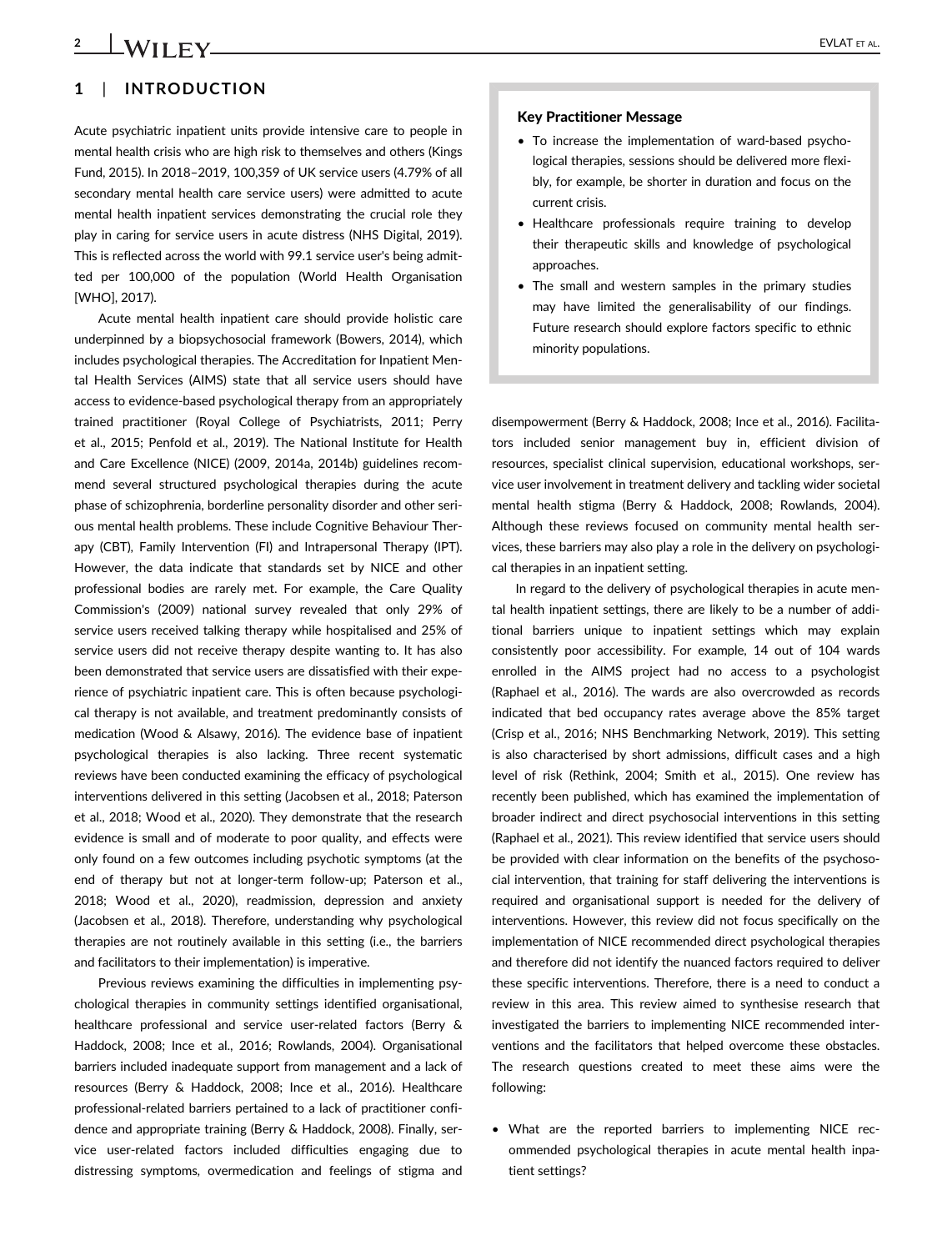• What are the reported facilitators that promote the use of NICE recommended psychological therapies in acute mental health inpatient settings?

#### 2 | METHODS

#### 2.1 | Protocol and registration

This study undertook a systematic review and narrative synthesis adhering to best-practice guidance outlined by the Preferred Reporting Items for Systematic Reviews and Meta-Analyses (PRISMA) guidelines (Moher et al., 2009). The study protocol was registered prior to the searches being undertaken (PROSPERO registration: CRD42020175199).

#### 2.2 | Eligibility criteria

Studies were included if they (a) were conducted in acute adult mental health inpatient settings or Psychiatric Intensive Care Units (PICUs), (b) included sample populations of healthcare professionals, or service users with any mental health problem, (c) examined implementation, that is, investigated factors operating as barriers (factors that obstructs implementation) or facilitators (factors that enables implementation), (d) examined a psychological therapy meeting NICE (2009, 2014a, 2014b) definition, which include Behavioural Activation (BA), FI, CBT, Acceptance and Commitment Therapy (ACT), Compassion Focused Therapy (CFT) and Dialectical Behaviour Therapy (DBT) (ACT and CFT are deemed to meet the NICE criteria for CBT, i.e., people can establish links between their thoughts, feelings or actions and their current or past symptoms and functioning the re-evaluation of people's perceptions, beliefs or reasoning relates to the target symptoms), (e) were of any methodological design and (f) published in a peer reviewed journal.

Studies were excluded if they (a) were conducted in specialist inpatient settings (such as forensic inpatient services), (b) noninpatient crisis services (such as day hospitals and crisis houses) and (c) children and adolescent inpatient services.

#### 2.3 | Search strategy

The search was conducted in April 2020 and updated in January 2021 using four electronic databases (MEDLINE, CINAHL Plus, PsycINFO and Embase) and Google Scholar. The reference list of full-text articles was also screened for any eligible studies. This comprehensive strategy was chosen to identify studies across the disciplines of psychology, psychiatry, nursing and healthcare. The search was restricted to those published between 1990 and 2021 to ensure they were relevant to current acute mental health inpatient settings (as 1990 was when the introduction of the care programme approach and significant deinstitutionalisation took place). The following search terms were entered across all databases: 'mental health inpatient' OR 'psychiatric inpatient' OR 'psychiatric ward' OR psychiatric unit' OR 'psychiatric hospital' OR 'acute psychiatric' OR 'acute inpatient' OR 'acute mental health' AND 'psychological intervention' OR 'psychological therapy' OR 'talking therapy' OR 'cognitive behavioural therapy' OR 'dialectical behavioural therapy' OR 'compassion focused therapy' OR 'acceptance and commitment therapy' OR 'behavioural therapy' OR 'cognitive therapy' OR 'group therapy'.

#### 2.4 | Study selection and data collection

The first author independently screened the titles and abstracts of studies retrieved using the search strategy. Twenty per cent of articles were randomly selected and screened by an independent reviewer and an adequate inter-rater reliability rate of (kappa  $= 0.89$ ) was calculated. The first author also independently screened the full-text articles and identified those to be included in the systematic review. The first author independently extracted and recorded information into predetermined tables. The study characteristics included the author(s), location of study, method, sample and interventions. The reported barriers and facilitators were inputted into a second table. The corresponding author of each study was emailed to request any missing information. The reference lists of all included studies were examined for any further eligible studies.

#### 2.5 | Quality assessment

The Mixed Methods Appraisal Tool (MMAT) (Hong et al., 2018) was used to assess the quality of eligible studies due to diverse study methodologies. The first stage of the MMAT includes two screening questions ('are there clear research questions' and 'do the collected data allow to address the research questions'). The second stage uses one of five checklists, which is chosen based on the study methodology (qualitative research, quantitative randomised controlled trials, quantitative non-randomised trials, quantitative descriptive and mixed method designs). Each checklist has five criteria to be scored as 'Yes', 'Cannot Tell' or 'No'. For example, the Randomised Controlled Trial (RCT) checklist evaluates randomisation, blinding and adherence to the intervention and the non-randomised checklist examines whether subjects are representative of the target population, whether confounders were accounted for and whether outcome data were complete. It is discouraged to use the MMAT (Hong et al., 2018) to calculate an overall score and exclude low quality studies. Therefore, this information was used to assess the quality of the included studies.

#### 2.6 | Synthesis of results

A narrative synthesis was conducted using Popay et al.'s (2006) bestpractice guidelines. First, the studies were grouped by methodology, and the study characteristics were tabulated to compare data across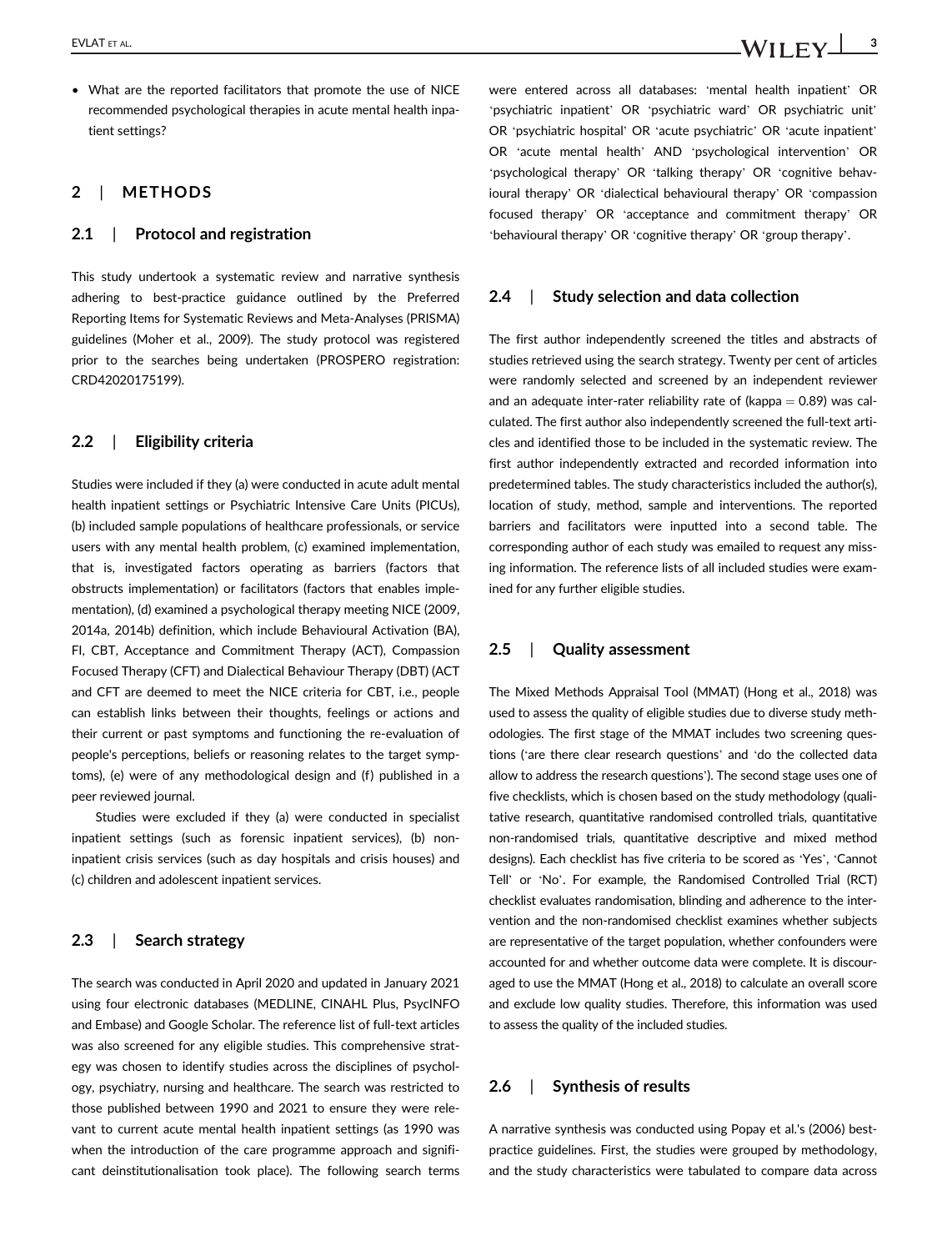studies. Furthermore, a coding reliability thematic analysis (Braun & Clarke, 2006) was undertaken on the primary studies' results and discussion sections by the first author to identify the reported barriers and facilitators to implementation. The barriers and facilitators to implementation were extracted and synthesised independently in order to directly answer the review question. The first phase involved reading and re-reading the articles to become familiar with the content. The implementation data were then highlighted and coded. The third phase involved analysing the codes for patterns and grouping them into superordinate themes. For example, 'other appointments', 'a lack of time' and 'disruptions on the ward' were grouped into ward environment-related factors. The themes were reviewed and used to form the reported barriers and facilitators.

#### 3 | RESULTS

#### 3.1 | Study selection

After the removal of duplicates, a total of 1167 studies were initially identified. After screening titles and abstracts against the eligibility criteria, 994 articles were excluded. The full text of the remaining 101 studies was examined, and a further 85 were excluded as they did not meet the eligibility criteria. The remaining 16 studies were included in the review. The study selection process is outlined in Figure 1.

#### 3.2 | Study characteristics

The 16 articles included six qualitative papers (Awenat et al., 2018, 2019; Donaghay-Spire et al., 2016; Small et al., 2018; Tyrberg et al., 2017; Wood et al., 2019), one RCT (Wood et al., 2018), four non-randomised trials (Chang et al., 2014; Fife et al., 2019; Gaudiano et al., 2020; Paterson et al., 2019), one mixed methods design (Heriot-Maitland et al., 2014) and four case series (Davidson et al., 2009; Folke et al., 2015; Jacobsen & Clark, 2016; Moore et al., 2019).

The majority of the studies examined CBT informed approaches  $(k = 10;$  Awenat et al., 2018, 2019; Chang et al., 2014; Davidson et al., 2009; Donaghay-Spire et al., 2016; Jacobsen & Clark, 2016; Paterson et al., 2019; Wood et al., 2018, 2019). Three papers explored ACT (Gaudiano et al., 2020; Moore et al., 2019; Tyrberg et al., 2017), two investigated DBT informed approaches



FIGURE 1 PRISMA Flowchart [Colour figure can be viewed at [wileyonlinelibrary.](http://wileyonlinelibrary.com) [com\]](http://wileyonlinelibrary.com)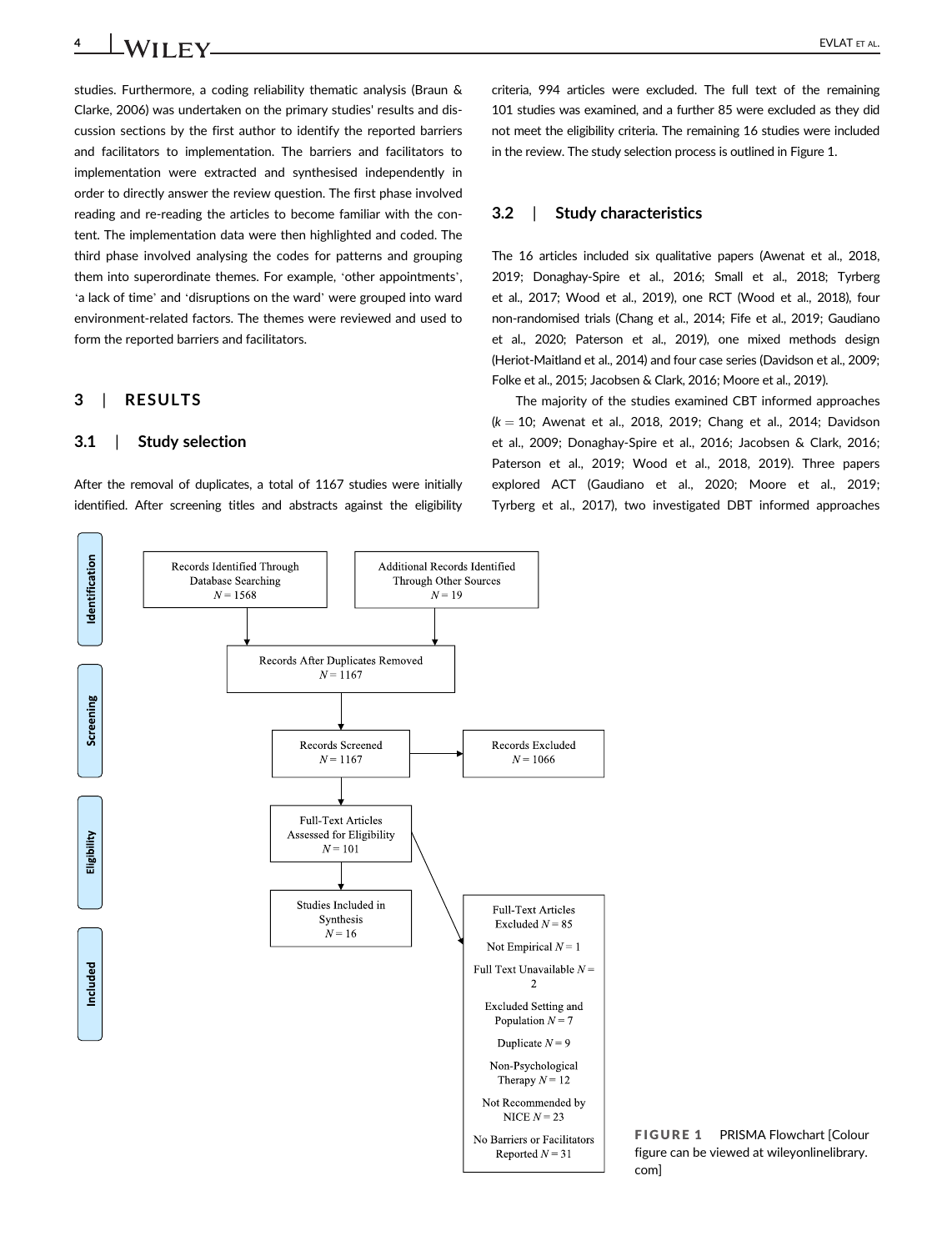| Study and location    | Aims                                                                                                                                | Method                                                 | Setting                                              | z              | Demographics                                                                                                                                                                                                                                                             | Staff members<br>profession                                                                                                                                                   | Service users diagnosis                                                                                                                                                  | Intervention                           | Control       |
|-----------------------|-------------------------------------------------------------------------------------------------------------------------------------|--------------------------------------------------------|------------------------------------------------------|----------------|--------------------------------------------------------------------------------------------------------------------------------------------------------------------------------------------------------------------------------------------------------------------------|-------------------------------------------------------------------------------------------------------------------------------------------------------------------------------|--------------------------------------------------------------------------------------------------------------------------------------------------------------------------|----------------------------------------|---------------|
|                       | individual therapy in<br>To explore service<br>acute inpatient<br>experiences of<br>psychologists'<br>users' and<br>settings        | Semi-structured<br>interviews<br>thematic<br>analysis  | inpatient<br>Four acute<br>mental<br>health<br>wards | $\ddot{4}$     | Asian-British ( $N = 2$ )<br>Staff members: NR<br>Service users: Males<br>$(N = 5)$ ; females<br>55 years; white-<br>British ( $N = 6$ );<br>$(N = 3)$ ; 21-                                                                                                             | psychologist (N = 1);<br>psychologist ( $N = 2$ )<br>Psychologist ( $N = 6$ );<br>counselling<br>assistant                                                                    | $(N = 1)$ ; depression<br>$(N = 1)$ ; ASD $(N = 1)$<br>PD ( $N = 3$ ); psychosis<br>$(N = 2)$ ; anxiety                                                                  | CFT and<br>CBT; ACT;<br>$\mathbb{S}^2$ | $\frac{4}{2}$ |
|                       | cognitive behavioural<br>To understand patient<br>suicide-focused<br>acceptability of<br>psychological<br>therapy                   | Semi-structured<br>interviews<br>thematic<br>analysis  | inpatient<br>Five acute<br>mental<br>health<br>wards | 20             | (N = 6); 22-65 years<br>$(N = 14)$ ; females<br>Service users: Males                                                                                                                                                                                                     | $\leq$                                                                                                                                                                        | $(N = 1);$ SCZ $(N = 4);$<br>anxiety $(N = 1)$ ; BD<br>$(M = 2)$ ; depression<br>$(M = 2)$ ; EUPD<br>$(M = 2)$ ; MDD<br>unavailable $(N = 7)$<br>Alcoholism ( $N = 1$ ); | CBSP                                   | $\frac{4}{2}$ |
| et al. (2016), United | To explore how people<br>in inpatient settings<br>psychological input<br>experienced                                                | Semi-structured<br>interviews<br>narrative<br>analysis | Three mental<br>hospitals<br>health                  | $\overline{a}$ | $(N = 3)$ ; white-British<br>$(N = 2)$ ; white-British<br>$(N = 1)$ ; black African<br>British (N = 1); black<br>$(N = 3)$ ; white-Irish<br>Caribbean $(N = 1)$<br>Service users: Males<br>$(N = 1)$ ; females<br>members: Males<br>$(N = 4)$ females<br>$(N = 4)$ Staff | $(N = 1)$ ; occupational<br>Consultant psychiatrist<br>mental health nurse<br>therapist $(N = 1)$ ;<br>worker ( $N = 1$ );<br>Ward manager<br>$(N = 1)$ ; social<br>$(N = 2)$ | $\frac{\alpha}{2}$                                                                                                                                                       | <b>CBT</b>                             | $\frac{4}{2}$ |
|                       | Behavioural suicide<br>prevention therapy<br>To investigate staff<br>acceptability of<br>for psychiatric<br>inpatients<br>cognitive | Semi-structured<br>interviews<br>thematic<br>analysis  | Eight mental<br>health<br>wards                      | $\overline{c}$ | Staff members: Males<br>$(N = 3)$ ; females<br>$(N = 16)$ ; 22-<br>56 years                                                                                                                                                                                              | $(M = 3)$ ; psychiatrist<br>Ward administrator<br>Mental health nurse<br>$(N = 13)$ ; nursing<br>assistant ( $N = 2$ );<br>$(N = 1)$                                          | $\frac{4}{2}$                                                                                                                                                            | CBSP                                   | $\frac{4}{2}$ |
|                       |                                                                                                                                     |                                                        |                                                      |                |                                                                                                                                                                                                                                                                          |                                                                                                                                                                               |                                                                                                                                                                          |                                        | (Continues)   |

TABLE 1 Summary of study characteristics TABLE 1 Summary of study characteristics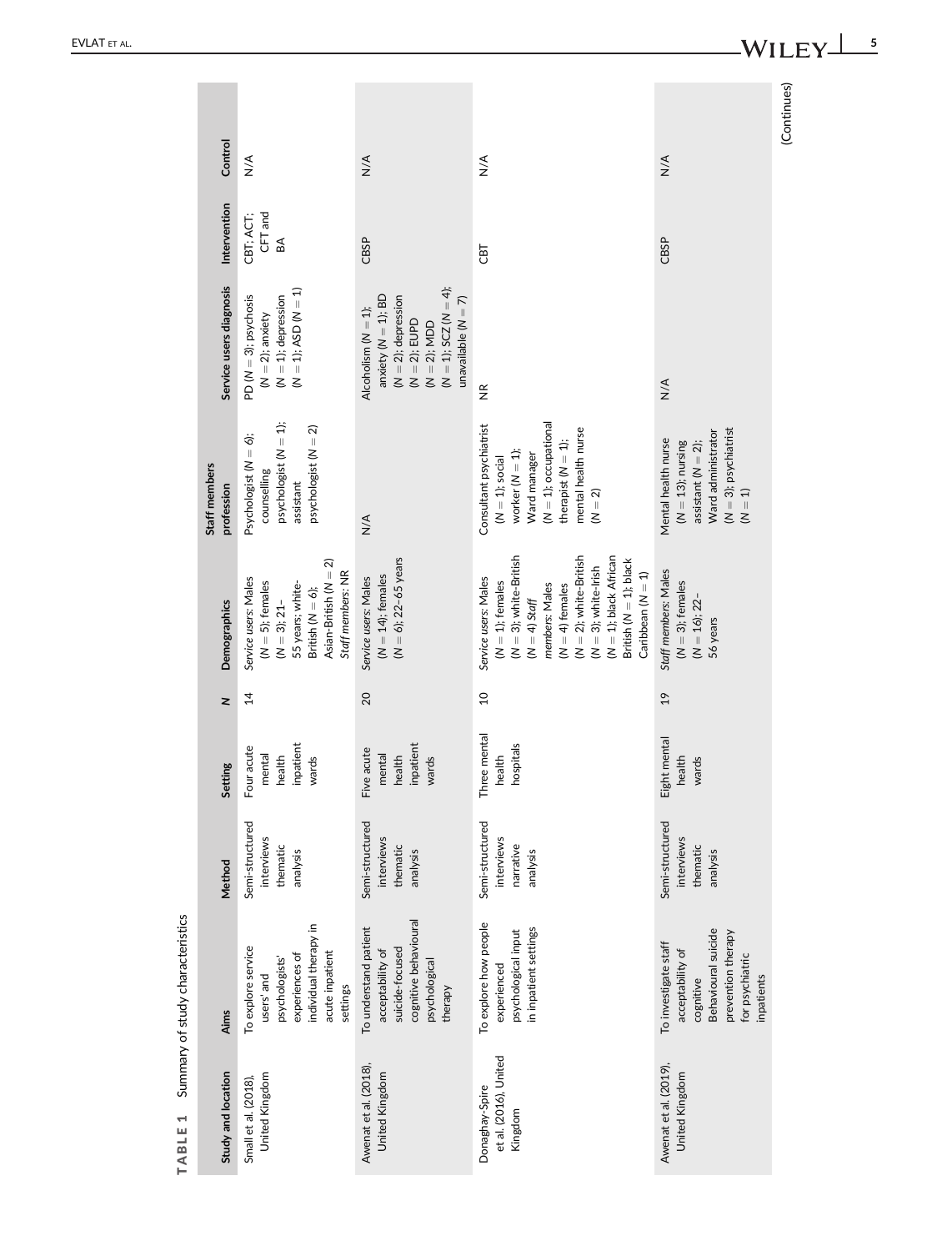| Study and location                              | Aims                                                                                                                                                         | Method                                                  | Setting                                             | z               | Demographics                                                                                                                                                               | Staff members<br>profession                                                                                                                                                                                                                  | Service users diagnosis                                                                                                                | Intervention                                   | Control         |
|-------------------------------------------------|--------------------------------------------------------------------------------------------------------------------------------------------------------------|---------------------------------------------------------|-----------------------------------------------------|-----------------|----------------------------------------------------------------------------------------------------------------------------------------------------------------------------|----------------------------------------------------------------------------------------------------------------------------------------------------------------------------------------------------------------------------------------------|----------------------------------------------------------------------------------------------------------------------------------------|------------------------------------------------|-----------------|
| Wood et al. (2019),<br>United Kingdom           | adaptations required<br>therapies from the<br>perspective of<br>psychological<br>psychological<br>practitioners<br>To explore the<br>to deliver<br>inpatient | Semi-structured<br>interviews<br>thematic<br>analysis   | Mental health<br>inpatient<br>services              | $\overline{12}$ | white-British $(N = 9)$ ;<br>Asian ( $N = 2$ ); mixed<br>Staff members: Males<br>$(N = 3)$ ; females<br>heritage $(N = 1)$<br>33.58 M years;<br>$(N = 9);$                 | psychologist ( $N = 2$ );<br>psychologist ( $N = 1$ );<br>psychologist ( $N = 2$ );<br>$(N = 6)$ ; Counselling<br>Clinical psychologist<br>psychologist and<br>trainee dinical<br>trainee dinical<br>CBT therapist<br>assistant<br>$(N = 1)$ | $\leq$                                                                                                                                 | <b>LEC</b>                                     | $\frac{4}{2}$   |
| Tyrberg et al. (2017),<br>Sweden                | To investigate how the<br>ACT model might be<br>psychiatric inpatient<br>useful for nurses in<br>care                                                        | description<br>Qualitative                              | Mental health<br>inpatient<br>ward                  | $\overline{c}$  | Staff members: Males<br>$(N = 6)$ ; females<br>$(N = 14); 26-$<br>65 years                                                                                                 | $(N = 12)$ ; registered<br>nurse ( $N = 8$ )<br>Assistant nurse                                                                                                                                                                              | $\frac{4}{\sqrt{2}}$                                                                                                                   | ACT                                            | $\frac{4}{2}$   |
| Wood et al. (2018),<br>United Kingdom           | acceptability of CBT<br>feasibility and<br>To examine the                                                                                                    | RCT                                                     | acutemental<br>inpatient<br>health<br>wards<br>Five | $\infty$        | white-British ( $N = 6$ );<br>Asian ( $N = 11$ ); black<br>$(N = 23)$ ; females<br>Service users: Males<br>$(N = 11)$ ; other<br>33.63 M years;<br>$(N = 7);$<br>$(N = 2)$ | $\leq$                                                                                                                                                                                                                                       | psychotic episode<br>episode psychosis<br>disorder ( $N = 2$ );<br>$SCZ (N = 18)$ ; first<br>schizoaffective<br>$(N = 4)$<br>$(N = 6)$ | СBT                                            | Psychoeducation |
| Gaudiano et al. (2020),<br><b>United States</b> | setting to prepare for<br>delivery in a hospital<br>a larger clinical trial<br>To adapt ACT for                                                              | Open trial                                              | Private mental<br>hospital<br>health                | 26              | multiple races; 12%<br>15% Hispanic; 69%<br>(62%); 38 M years;<br>Service users: Males<br>Caucasian; 19%<br>(38%); females<br>other                                        | $\frac{4}{\sqrt{2}}$                                                                                                                                                                                                                         | MDD with psychotic<br>schizoaffective 35%;<br>psychotic disorder<br>features 15%;<br>unspecified<br>SCZ 12%;<br>38%                    | ACT                                            | $\frac{4}{2}$   |
| Paterson et al. (2019),<br>United Kingdom       | service compared to<br>inpatient therapy<br>acute psychiatric<br>Edinburgh-acute<br>psychological<br>To evaluate the<br>care alone                           | Non-randomised<br>parallel cluster<br>feasibility trial | inpatient<br>Two mental<br>health<br>wards          | $\frac{8}{2}$   | $(N = 47)$ ; females<br>Service users: Males<br>43.38 M years<br>$(N = 49);$                                                                                               | $\leq$                                                                                                                                                                                                                                       | $(N = 6)$ ; PD $(N = 11)$ ;<br>depression ( $N = 19$ );<br>Bipolar manic ( $N = 23$ );<br>bipolar depression<br>$SCZ (N = 37)$         | <b>EDAPTS</b><br>informed<br>and TAU<br>$CBT-$ | <b>LYJ</b>      |

TABLE 1 (Continued) TABLE 1 (Continued)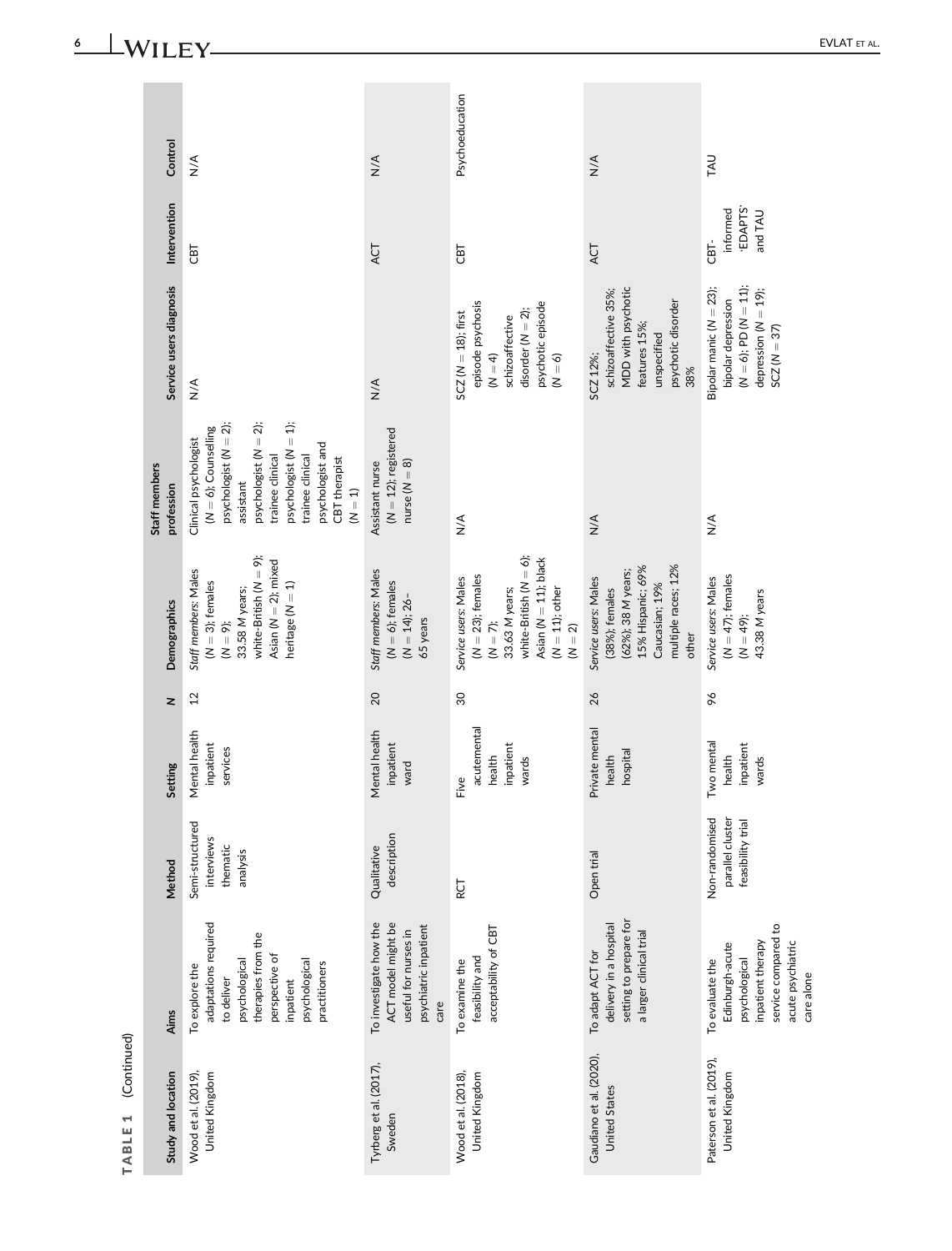| Control                     | $\leq$                                                                                                                                                                                                                                                              | $\frac{4}{2}$                                                                                                                                                            | $\leq$                                                                                                                                                                                   | $\frac{4}{2}$                                                                                                                                               |
|-----------------------------|---------------------------------------------------------------------------------------------------------------------------------------------------------------------------------------------------------------------------------------------------------------------|--------------------------------------------------------------------------------------------------------------------------------------------------------------------------|------------------------------------------------------------------------------------------------------------------------------------------------------------------------------------------|-------------------------------------------------------------------------------------------------------------------------------------------------------------|
| Intervention                | with crisis'<br>informed<br>Su <sub>l</sub> doo,<br>DBT-                                                                                                                                                                                                            | ГBJ                                                                                                                                                                      | CBT informed<br>'living with<br>voices'<br>group                                                                                                                                         | CBT and DBT                                                                                                                                                 |
| Service users diagnosis     | BPD ( $N = 6$ ); psychosis<br>$(N = 1)$ ASD $(N = 1)$ ;<br>no diagnosis ( $N = 2$ )<br>not known $(N = 4)$ ;<br>$(N = 5)$ ; depression<br>$(N = 5)$ ; anxiety                                                                                                       | $\leq$                                                                                                                                                                   | Paranoid schizophrenia<br>psychotic depression<br>disorder ( $N = 3$ ); BD<br>schizoaffective<br>$(M = 4; PTS;$<br>$(N = 15);$<br>$(N = 1)$                                              | $\widetilde{\Xi}$                                                                                                                                           |
| Staff members<br>profession | $\leq$                                                                                                                                                                                                                                                              | psychologist (N = 1);<br>psychiatrists (N=NR)<br>Nurse (N=NR); mental<br>therapist ( $N = 1$ );<br>health technician<br>worker (N=NR);<br>(N=NR); social<br>occupational | $\leq$                                                                                                                                                                                   | $\frac{\alpha}{2}$                                                                                                                                          |
| Demographics                | mixed ( $N = 2$ ); black<br>$(N = 1)$ ; Jamaican<br>$(N = 17)$ ; females<br>Pakistani (N = 1);<br>Service users: Males<br>British ( $N = 17$ );<br>white European<br>55 years; white<br>British ( $N = 1$ );<br>$(N = 1)$ ; polish<br>$(N = 1)$<br>$(N = 24)$ ; 21- | Caucasian ( $N = 17$ );<br>Staff members: Males<br>African American<br>$(N = 12)$ ; females<br>47.9 M years;<br>$(N = 17);$<br>$(N = 8)$                                 | $(N = 2)$ ; white British<br>British Asian (N-1);<br>Caribbean $(N = 1)$ ;<br>$(N = 21)$ ; females<br>Service users: Males<br>afghan $(N = 1)$<br>$(N = 19)$ ; Irish<br>$(N = 1)$ ; afro | $\widetilde{\Xi}$                                                                                                                                           |
| $\geq$                      | 24                                                                                                                                                                                                                                                                  | 29                                                                                                                                                                       | 23                                                                                                                                                                                       | $\frac{\alpha}{2}$                                                                                                                                          |
| Setting                     | inpatient<br>Five mental<br>health<br>wards                                                                                                                                                                                                                         | Mental health<br>inpatient<br>ţ                                                                                                                                          | intensive<br>Psychiatric<br>care unit                                                                                                                                                    | health ward<br>mental<br>Inpatient                                                                                                                          |
| Method                      | feasibility trial<br>Single arm                                                                                                                                                                                                                                     | Uncontrolled<br>feasibility<br>study                                                                                                                                     | Case series                                                                                                                                                                              | Case series                                                                                                                                                 |
| Aims                        | group for adults who<br>psychiatric inpatient<br>DBT-informed skills<br>acceptability of a<br>self-harm in a<br>feasibility and<br>To evaluate the<br>setting                                                                                                       | psychiatric inpatient<br>training programme<br>cognitive therapy<br>To investigate the<br>implementing a<br>feasibility of<br>in an acute<br>unit.                       | who hear voices in a<br>psychiatric intensive<br>To present the delivery<br>and adaptation of a<br>group for people<br>care unit                                                         | psychiatric ward<br>programme at a<br>running an MD <sub>1</sub><br>experienced in<br>challenges and<br>therapy group<br>To reflect on the<br>opportunities |
| Study and location          | United Kingdom<br>Fife et al. (2019),                                                                                                                                                                                                                               | Chang et al. (2014),<br><b>United States</b>                                                                                                                             | Davidson et al. (2009),<br>United Kingdom                                                                                                                                                | United Kingdom<br>Clark (2016)<br>Jacobsen and                                                                                                              |

TABLE 1 (Continued) TABLE 1 (Continued)

(Continues) (Continues)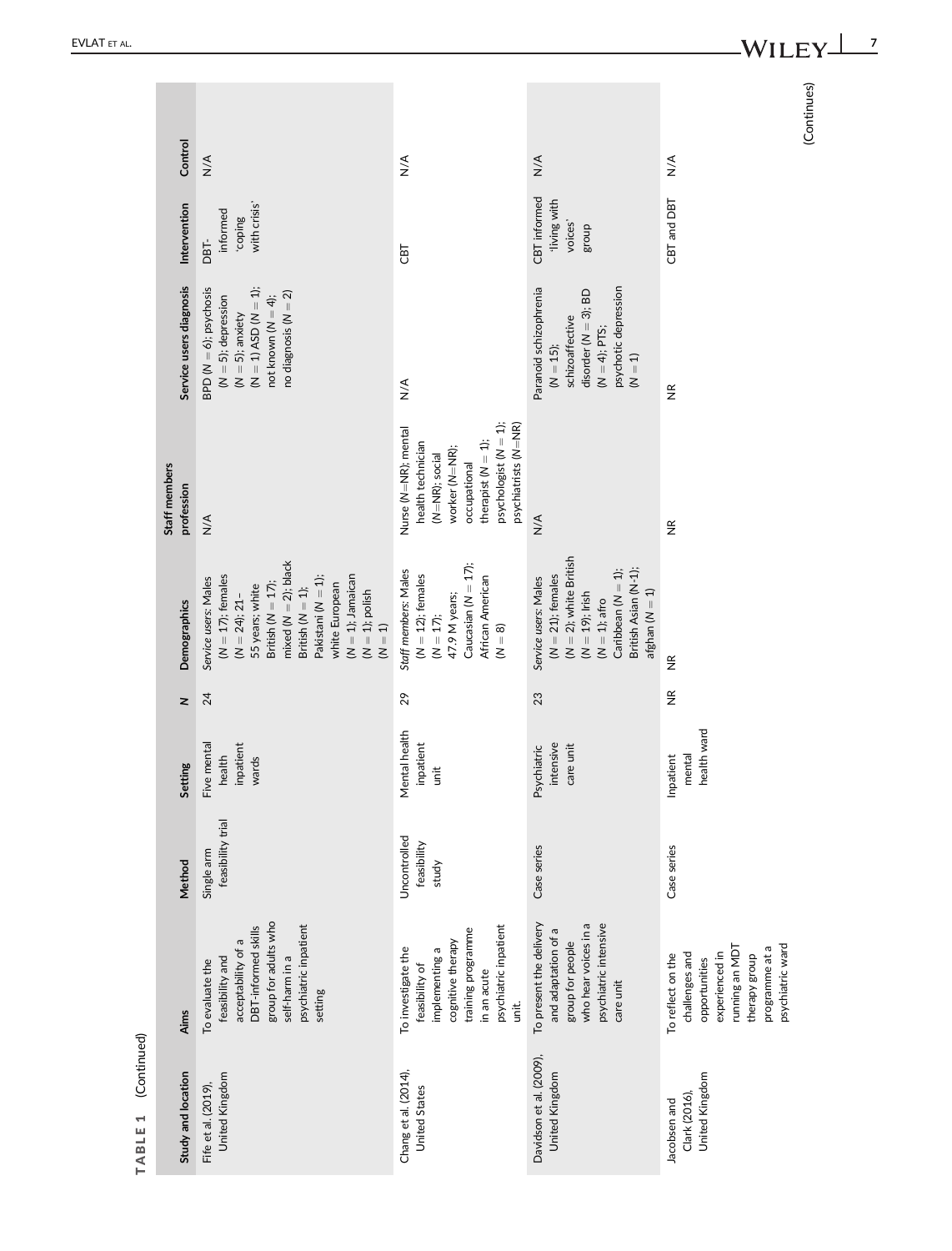| TABLE 1 (Continued)                                 |                                                                                                                                                                                                                                                                                                                                                                                                                               |                                       |                                                       |                   |                                                                        |                             |                                                                                                                                                            |              |               |
|-----------------------------------------------------|-------------------------------------------------------------------------------------------------------------------------------------------------------------------------------------------------------------------------------------------------------------------------------------------------------------------------------------------------------------------------------------------------------------------------------|---------------------------------------|-------------------------------------------------------|-------------------|------------------------------------------------------------------------|-----------------------------|------------------------------------------------------------------------------------------------------------------------------------------------------------|--------------|---------------|
| Study and location                                  | Aims                                                                                                                                                                                                                                                                                                                                                                                                                          | Method                                | Setting                                               | z                 | Demographics                                                           | Staff members<br>profession | Service users diagnosis                                                                                                                                    | Intervention | Control       |
| Folke et al. (2015),<br>Sweden                      | symptoms in patients<br>psychiatric disorders<br>efficacy of inpatient<br><b>BA</b> for depressive<br>mechanisms and<br>To investigate the<br>with different                                                                                                                                                                                                                                                                  | experimental<br>Single case<br>design | Three acute<br>inpatient<br>mental<br>health<br>wards | ∘                 | $(M = 4)$ ; 20-64 years<br>Service users: Males<br>$(N = 2)$ ; females | $\frac{4}{2}$               | and PDA $(N = 1)$ ; BD<br>PTSD ( $N = 1$ ); MDD<br>$QCD (N = 1); MDD$<br>$(N = 1)$ ; BPD and<br>and $ALC (N = 1)$ ;<br>and $SCZ$ ( $N = 1$ )<br>MDD and BD | $B\triangle$ | $\frac{4}{2}$ |
| Moore et al. (2019),<br><b>United States</b>        | that were consistent<br>To implement groups<br>with an ACT<br>framework                                                                                                                                                                                                                                                                                                                                                       | improvement<br>project<br>Quality     | health unit<br>mental<br>Inpatient                    | $\widetilde{\Xi}$ | $\frac{\alpha}{2}$                                                     | $\frac{\alpha}{2}$          | $\widetilde{\Xi}$                                                                                                                                          | <b>ACT</b>   | $\frac{4}{2}$ |
| United Kingdom<br>Heriot-Maitland<br>et al. (2014), | and evaluating a CFT<br>feasibility of running<br>group adapted for<br>acute inpatient<br>To examine the<br>settings                                                                                                                                                                                                                                                                                                          | Mixed methods                         | Acute mental<br>inpatient<br>health<br>ward           | 8                 | $\frac{\alpha}{2}$                                                     | $\frac{4}{5}$               | depression; anxiety<br>SCZ; schizoaffective<br>disorder; BD PD;                                                                                            | <b>UH</b>    | $\frac{4}{2}$ |
|                                                     | Cognitive Behaviour Suidde Prevention Therapy; CBT, Cognitive Behaviour Therapy; CFT, Compassion Focused Therapy; DBT, Dialectical Behaviour Therapy; EDAPTS, Edinburgh-Acute Psychological Inpatient Therapy<br>Abbreviations. ACT, Acceptance and Commitment Therapy; ALC, Alcohol Dependence; ASD, Autism Spectrum Disorder; BA, Behavioural Activation; BD, Bipolar Disorder; BPD, Borderline Personality Disorder; CBSP, |                                       |                                                       |                   |                                                                        |                             |                                                                                                                                                            |              |               |

 $\sim$ 

 $\overline{\phantom{a}}$ 

Service; EUPD, Emotionally Unstable Personality Disorder; MDD, Major Depressive Disorder; NVA, not applicable; NR, not reported; OCD, Obsessive Compulsive Disorder; PD, Personality Disorder; PDA, Panic Disorder with<br>Agorap Service; EUPD, Emotionally Unstable Personality Disorder; MDD, Major Depressive Disorder; N/A, not applicable; NR, not reported; OCD, Obsessive Compulsive Disorder; PD, Personality Disorder; PDA, Panic Disorder with Agoraphobia; PTSD, Post Traumatic Stress Disorder; RCT, Randomised Controlled Trial; SCZ, schizophrenia. TAU = Treatment as Usual.

# $8$  WILEY-

**College**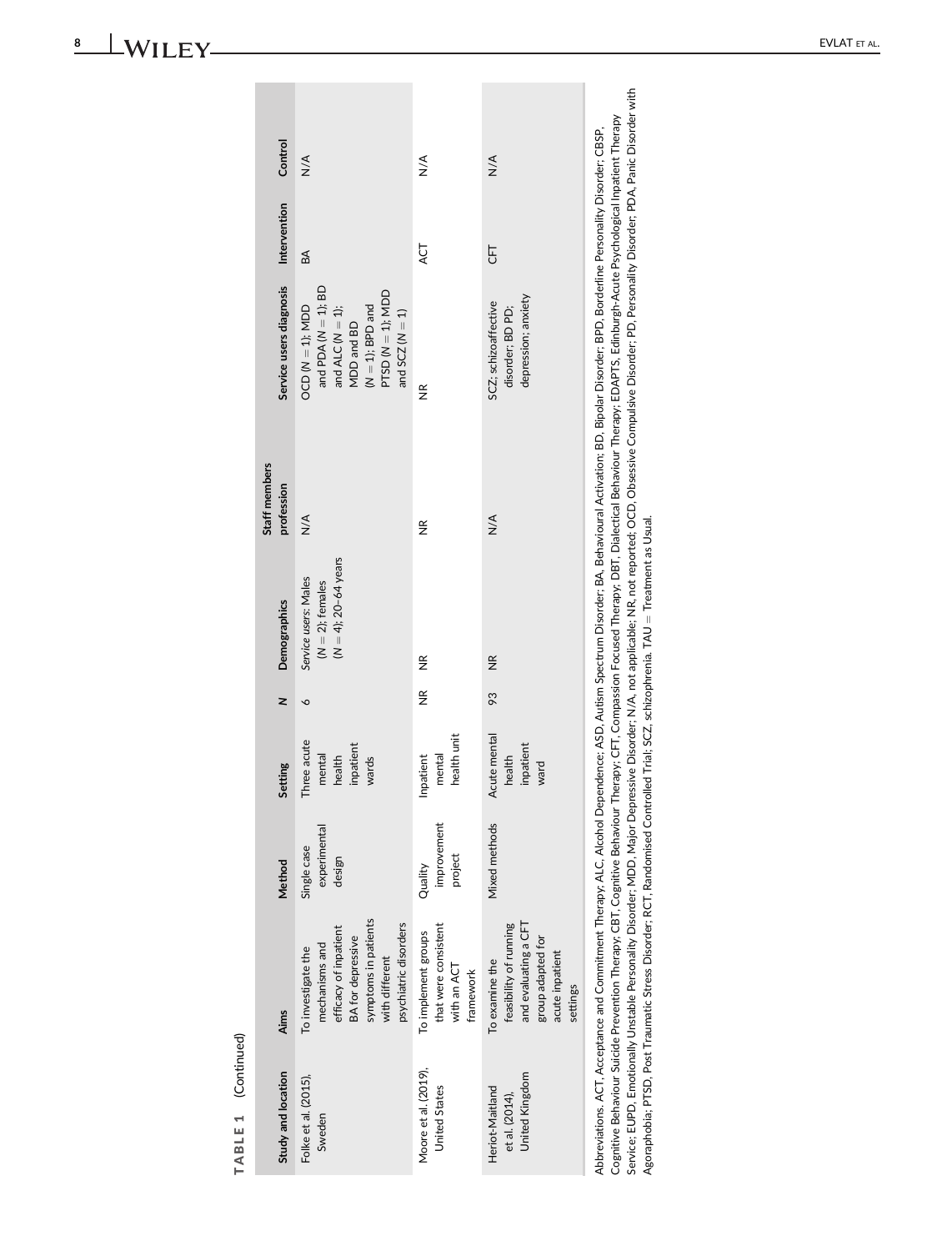(Fife et al., 2019; Jacobsen & Clark, 2016), one paper examined CFT (Heriot-Maitland et al., 2014) and one examined BA (Folke et al., 2015). One study focused on multiple therapies (with a primary focus CBT, ACT, and CFT, Small et al., 2018). The study characteristics are summarised in Table 1.

#### 3.3 | Quality assessment

The full quality assessment ratings for each study can be found in the supporting information. The qualitative studies were of good methodological quality. The data collection methods were adequate as semi-structured interviews were audio-recorded and transcribed verbatim (Awenat et al., 2018, 2019; Donaghay-Spire et al., 2016; Small et al., 2018; Tyrberg et al., 2017; Wood et al., 2019). The single RCT was of low methodological quality because the assessors were not blinded to intervention status and there were incomplete outcome measures (Wood et al., 2018). Three out of four quantitative non-randomised studies showed moderate evidence of bias. Two studies did not clearly report whether confounders were accounted for (Fife et al., 2019; Gaudiano et al., 2020). In addition to this, only 38% of Fife et al.'s (2019) participants completed post-therapy measures. Paterson et al. (2019) also had incomplete outcome data as only 52% of subjects in the intervention arm completed the follow-up assessment. The CBT-informed intervention was also not delivered as intended because of limited therapy resources (Paterson et al., 2019). All four quantitative descriptive studies were unclear because the sampling strategies and procedures were inadequately reported (Davidson et al., 2009; Folke et al., 2015; Jacobsen & Clark, 2016; Moore et al., 2019). There was insufficient information to determine whether the sample was representative of the target population and whether nonresponse bias was present. The final study used a mixed-methods design, but it was not possible to tell whether the qualitative and quantitative components were effectively integrated. There were no inconsistences between the quantitative and qualitative findings (Heriot-Maitland et al., 2014).

Overall, these findings suggest that the included studies were of a poor and moderate quality. However, the studies were not excluded from analysis because the MMAT (Hong et al., 2018) discourages doing so. Furthermore, methodological limitations, such as a high drop-out rate, may also reflect challenges to implementing psychological studies and therapies in inpatient settings and therefore excluding such studies may remove important study data.

#### 3.4 | Barriers and facilitators to the implementation of psychological therapy

The barriers and facilitators to implementation of psychological therapies are outlined below and also summarised in Table 2. The contributions of each primary paper to the barriers and facilitators can be found in the supporting information.

TABLE 2 Summary of the barriers and facilitators to delivering psychological therapies in acute mental health inpatient settings

| <b>Barriers</b>                                                  | <b>Facilitators</b>                                     |
|------------------------------------------------------------------|---------------------------------------------------------|
| The hospital environment                                         | Adapting psychological therapy                          |
| A lack of time to deliver<br>psychological therapy               | Shorten length and cover less<br>material               |
| A lack of appropriate resources<br>A lack of private therapeutic | Be flexible with the location and<br>timing of sessions |
| space                                                            | Target the immediate crisis                             |
| An unpredictable, disruptive                                     | Standalone sessions                                     |
| and noisy environment<br>A restrictive ward environment          | Integrate psychological<br>approaches into day to day   |
| Short-term nature of inpatient                                   | interactions (e.g., during                              |
| care                                                             | morning check-ups)                                      |
| Multidisciplinary staff factors                                  | Provide written therapeutic                             |
| Lack of appropriate training                                     | material                                                |
| Operational challenges (e.g.,                                    | <b>Education and workshops</b>                          |
| staff sickness, unplanned                                        | Training/workshops on                                   |
| leave and unpredictable                                          | psychological therapies                                 |
| rotas)                                                           | Opportunities to observe and                            |
| Delivering therapy not an<br>appropriate part of staff roles     | cofacilitate psychological<br>therapy                   |
| Concerns that talking about                                      | <b>Building the therapeutic</b>                         |
| suicide increases suicide                                        | relationship                                            |
| Poor therapeutic relationship                                    | Prioritise the therapeutic                              |
| Service user acute mental health                                 | relationship                                            |
| Acute levels of distress and                                     | Build the relationship quickly                          |
| psychosis                                                        | Collaborative treatment planning                        |
| Cognitive difficulties and                                       | and goal setting                                        |
| drowsiness due to medication                                     |                                                         |
| Concerns that talking about<br>difficulties will make them       |                                                         |

#### 3.5 | Reported barriers

deteriorate

The most frequently reported barrier related to the nature of the inpatient environment and care delivery, which was highlighted in 14 out of 16 studies. The most common obstacle was a lack of time that staff had to deliver psychological therapy, which was most frequent when psychological therapies were being delivered by non-psychological staff (Chang et al., 2014; Folke et al., 2015; Jacobsen & Clark, 2016). The wards are inherently busy, staff members have other responsibilities to attend to and service users have other appointments (Fife et al., 2019; Tyrberg et al., 2017). There are also limited resources available and a lack of private space available to meet with service users (Paterson et al., 2019; Wood et al., 2019). The studies described the wards as unpredictable and disruptive. The wards were too noisy to conduct psychological therapy and sessions occasionally ended abruptly because of ward crises (Heriot-Maitland et al., 2014; Moore et al., 2019; Wood et al., 2018). One article also described it being difficult to implement certain therapeutic intervention strategies because services users detained under the Mental Health Act are restricted to the ward. For example, graded exposure and BA could not always be used to challenge the service users' appraisals due to a lack of Section 17 leave (Small et al., 2018). One other common factor was the short-term nature of inpatient care. The service users were unable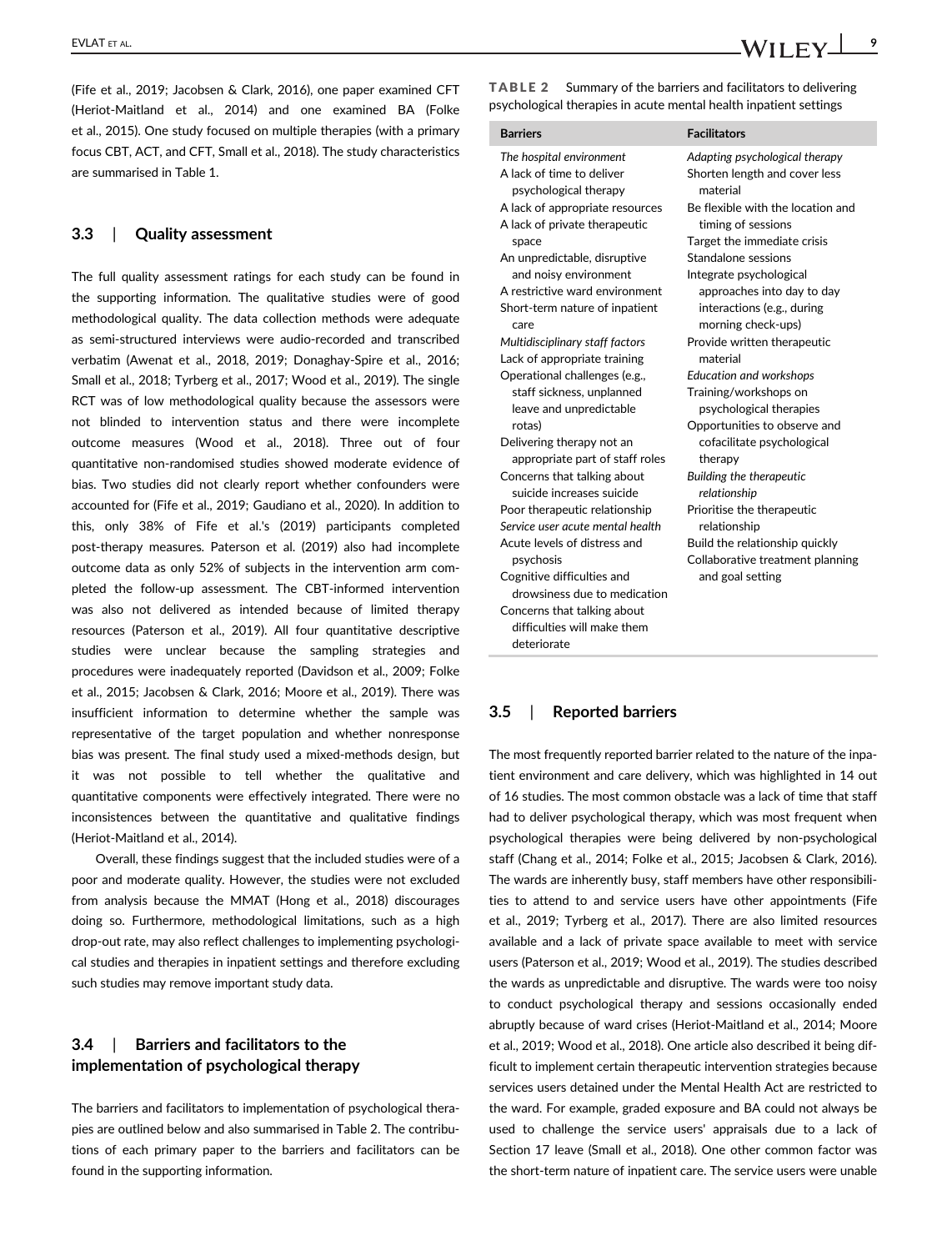### 10 EVLAT ET AL.

to attend a full course of therapy because their length of stay was short and they were unexpectedly discharged (Chang et al., 2014; Fife et al., 2019; Paterson et al., 2019).

Twelve articles reported barriers relating to the multidisciplinary inpatient staff, including psychological professionals. The studies outlined that not all multidisciplinary team members were appropriately trained or had the confidence to use therapeutic approaches (Folke et al., 2015; Jacobsen & Clark, 2016; Small et al., 2018). The sessions were also not delivered routinely because of persistent operational challenges such as staff sickness, unplanned leave and unpredictable rotas (Jacobsen & Clark, 2016; Paterson et al., 2019; Gaudiano et al., 2020). The articles also suggested that some nursing staff did not feel running therapeutic groups was appropriate for their role (Moore et al., 2019). It was also difficult to challenge the multidisciplinary team's pre-existing beliefs about therapeutically intervening with high risk behaviours. For example, they believed talking about suicide could increase suicidal behaviour (Awenat et al., 2019). Furthermore, service users described some staff members as uncompassionate and passive and that the therapists' style was incompatible with the service user's needs, which reduced engagement (Awenat et al., 2018; Donaghay-Spire et al., 2016).

Finally, 11 studies reported barriers related to the service user's acute mental health presentation. The studies suggested that service users were too acutely distressed to converse with therapists (Gaudiano et al., 2020; Small et al., 2018). Chang et al. (2014) also suggested delivering therapy was more challenging because service users experienced active psychotic symptoms, including thought disorder and delusions, which impeded their ability to focus in session. The healthcare professionals described traditional approaches, including CBT, as unrealistic because acutely distressed service users cannot analyse their appraisals (Small et al., 2018). It was also described as a challenge to deliver therapy when service users displayed cognitive deficits and drowsiness as a side effect of medication (Gaudiano et al., 2020; Small et al., 2018; Wood et al., 2018). One final article revealed that service users were reluctant to engage in psychological therapy because they feared it would further deteriorate their mental state (Awenat et al., 2019). This assumption was amplified when service users had past negative experiences of psychological therapy (Awenat et al., 2018).

#### 3.6 | Reported facilitators to implementing psychological therapies

The most frequently reported facilitators to delivering psychological therapies were adaptations made to the psychological therapy itself. These modifications were mentioned in 10 out of 16 studies. The sessions were shorter in length and covered less material because of time pressures (Davidson et al., 2009; Folke et al., 2015; Heriot-Maitland et al., 2014; Wood et al., 2018). The location and time of sessions were also flexible depending on the ward routine and availability of space (Wood et al., 2019). Furthermore, interventions targeted the immediate crisis rather than longer term recovery goals

(Folke et al., 2015; Wood et al., 2018). Numerous articles described designing the sessions to stand alone (Davidson et al., 2009; Heriot-Maitland et al., 2014; Small et al., 2018). These stand-alone sessions, and their content, were self-contained so if service users could not or did not want to attend further sessions, they would still derive therapeutic benefit. These one-off sessions helped the service users learn useful exercises without being excluded because of their previous non-attendance (Davidson et al., 2009). Furthermore, Tyrberg et al. (2017) outlined that integrating psychological concepts and language into day to day conversation on the ward could increase therapeutic practice. For example, service users were encouraged to embrace their feelings and identify their core values during morning check-ups (drawing on ACT). Gaudiano et al. (2020) suggested that this method was more efficient than forming new groups or training occupational therapists to become ACT specialists. Three articles also emphasised the importance of written therapeutic materials (Heriot-Maitland et al., 2014; Jacobsen & Clark, 2016; Wood et al., 2018). These handouts helped service users recall information when their mental state improved.

Six articles also suggested that additional training on using therapeutic approaches was useful. For example, healthcare professionals in Moore et al.'s (2019) study attended a workshop that outlined the six principles of ACT and their application in inpatient settings. Training programmes alleviated the staff member's uncertainties, increased their knowledge and confidence to facilitate psychology groups (Awenat et al., 2019; Chang et al., 2014). One article also mentioned the advantage of observing and co-facilitating groups with clinical psychologists before taking on a larger therapeutic role (Jacobsen & Clark, 2016).

Finally, three studies highlighted the importance of improving the therapeutic relationship (Donaghay-Spire et al., 2016; Small et al., 2018; Wood et al., 2019). This alliance had to be established quickly and service users described feeling comfortable opening-up to warm and attentive therapists who made time for them (Donaghay-Spire et al., 2016; Wood et al., 2019). There was also an increased sense of trust when service users and clinicians collaborated on the treatment plan and goals (Small et al., 2018). This finding demonstrated the merit of service user involvement.

#### 4 | DISCUSSION

The narrative synthesis identified that it is a challenge to implement psychological therapy in acute mental health inpatient settings because of three main factors, the hospital environment, multidisciplinary staff issues and service user's acute presentations. The hospital environment and staff-related factors are the primary barriers. It was outlined that the main strategy to overcome this is adapting the delivery of psychological therapies, including making sessions shorter, reducing the content and delivering standalone sessions (i.e., having a therapy specific goal that is addressed in a single session, which may include a brief assessment, simple formulation and brief change strategy), and for staff to have appropriate training and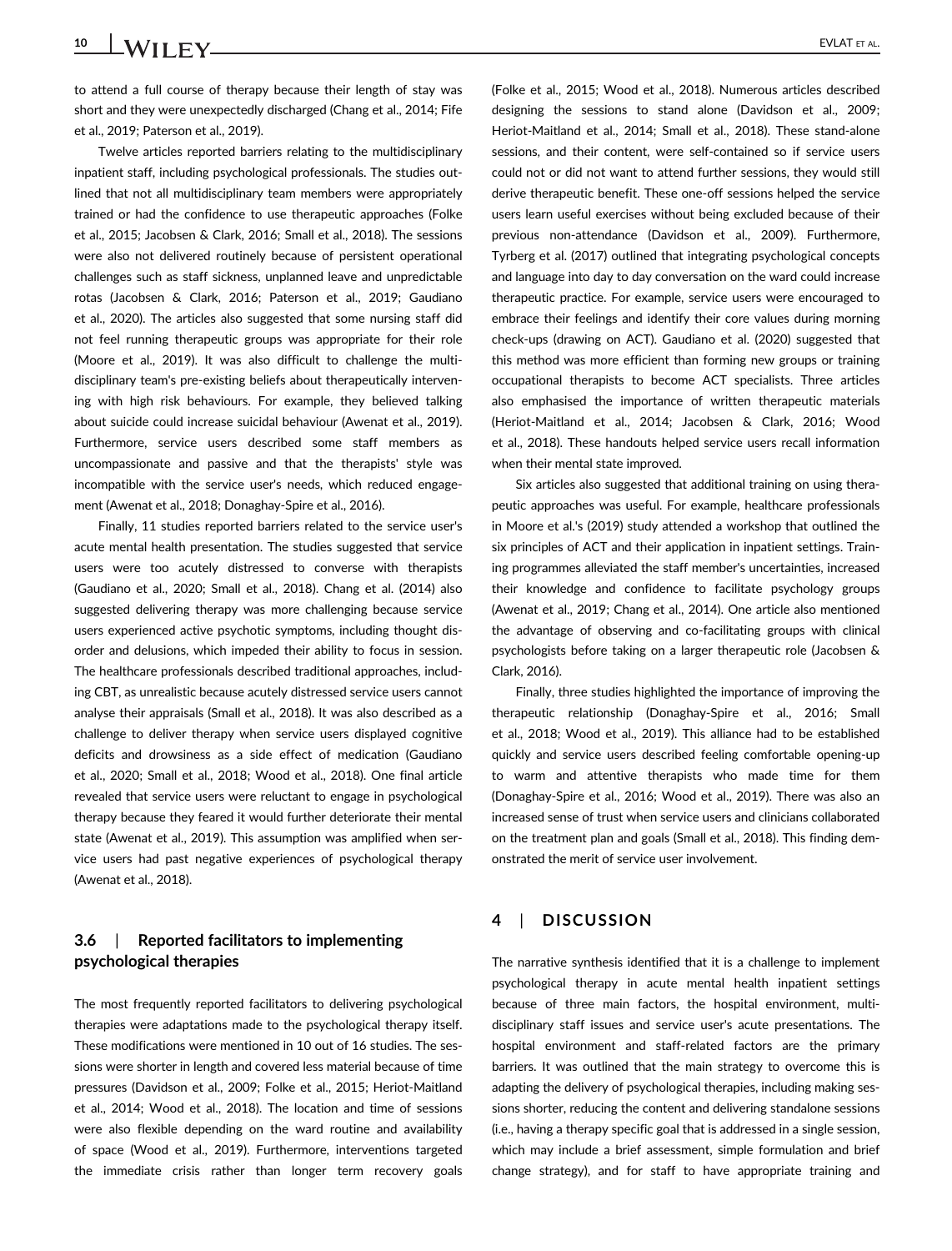protective time to deliver the intervention (Davidson et al., 2009; Folke et al., 2015; Small et al., 2018). Some services users were reluctant to attend psychological therapy. The studies highlight the importance of establishing trust and building a strong therapeutic relationship to help engagement (Awenat et al., 2018). This can be achieved by staff meaningfully collaborating with service users on therapy plans and for all multidisciplinary staff to have skills in developing therapeutic relationships (Small et al., 2018). Delivering psychological therapy can also be challenging because the service users are in an acute mental health crisis when on an inpatient ward (Chang et al., 2014; Gaudiano et al., 2020). Strategies to overcome this were offering handouts, having written instructions and adapting interventions to target crisis, reduce risk, and support a safe discharge (Heriot-Maitland et al., 2014; Wood et al., 2018).

A number of the findings overlapped with prior implementation reviews conducted in the community. The common barriers include limited resources, busy caseloads, lack of training and the overmedication of service users (Berry & Haddock, 2008; Ince et al., 2016). The findings suggested that psychological approaches are secondary to medication in both community and inpatient settings. The barriers specific to inpatient wards are associated with the acute nature of service user's difficulties and the physical environment that service users are restricted to. Some barriers and facilitators overlapped with those found in the broader psychosocial interventions delivered in inpatient settings systematic review (Raphael et al., 2021) including staff needing protected or dedicated time, and organisational support being required, to deliver psychological therapies. However, additional factors were identified specific to NICE recommended psychological interventions specifically focusing on the adaptations required to delivery therapy for the acute population and brief admissions (Heriot-Maitland et al., 2014; Paterson et al., 2019; Wood et al., 2019).

The NICE guidelines (2014) for psychosis recommend starting CBT in the acute phase and continuing the full course of treatment post-discharge. However, these guidelines offer no direction on how to deliver psychological therapy in inpatient settings. Given the aforementioned barriers to delivering psychological therapies in the ward setting, it would be helpful for future guidelines to consider including details of how these therapies should be applied in inpatient settings. One approach would be to adapt the psychological models in line with the facilitating factors outlined in this review; however, further research would be required to ensure they are feasible, acceptable and effective as they would be deviating from evidenced-based protocols. Alternatively, it may be that other psychological therapies, which are already underpinned by process better suited to the inpatient environment (e.g., a flexible psychotherapeutic model), may be more suitable to this setting and their evidence base needs further exploration (Jenkins et al., 2020). The implementation of therapy must also be supported on an organisational level. This is particularly important for non-psychologists who deliver therapy in addition to their other professional responsibilities. Fadden (2006) recommended enlisting management to reduce caseloads, prioritise, and create a protected time for delivering psychological therapies.

To the authors' knowledge, this is the first systematic review to synthesise barriers and facilitators to implementing NICE recommended psychological therapy for acute mental health inpatient service users. The protocol, search strategy and aims were registered in advance on PROSPERO and best practice systematic review guidelines were adhered to. A limitation was that the search strategy did not included forward searching, which may have meant that potentially eligible studies may have been missed. Another limitation was the lack of implementation framework (e.g., Peters et al., 2013) used to guide the synthesis of results which reduced transparency and rigour. It should also be noted that systematic reviews are only as reliable as the primary studies included. The quality assessment conducted using the MMAT (2018) identified weaknesses in several studies. For example, the single RCT's (Wood et al., 2018) assessors were not blinded to the intervention. The RCT and two nonrandomised studies (Fife et al., 2019; Paterson et al., 2019) also had incomplete outcome data. Plus, a group in Paterson et al.'s (2019) study was not conducted as intended because of limited therapy resources. These biases suggest that validity was threatened, and the findings should be interpreted with caution. However, as this review was examining implementation, the mixed quality of studies is of interest because it highlighted further challenges with conducting research in inpatient settings. For example, incomplete outcome data and difficulties following up participants were due to sudden discharge. This western sample and exclusion of non-English publications could also be considered a limitation. For example, the majority of studies that reported ethnicity had a White-British majority sample (Davidson et al., 2009; Donaghay-Spire et al., 2016; Fife et al., 2019; Small et al., 2018; Wood et al., 2019). There may be barriers and facilitators specific to Black, Asian and Minority Ethnic (BAME) groups that this review was unable to identify. This is important because it has been established that ethnic minorities are unable to access psychological therapy frequently because of long waiting times, poor communication and discrimination (Memon et al., 2016). It is important to understand barriers to implementation in inpatient care and facilitators to delivering culturally sensitive care. Future research should rectify these limitations by reducing biases and recruiting large samples of diverse participants. The studies should also continue to investigate the facilitators to implementation because fewer facilitators than barriers were reported. There is also a need for qualitative studies to discover service users' experience of brief psychological therapies in inpatient wards and clinical trials to evaluate its effectiveness.

#### 5 | CONCLUSIONS

In conclusion, the literature identified barriers to implementation associated with the ward environment, mental health professionals and service users. The articles reviewed suggested that the wards are inherently busy, non-psychologist healthcare professionals are often not appropriately trained and service users can be too symptomatic to engage. These obstacles can be overcome by tailoring therapies to the inpatient setting and offering further training. There is a need for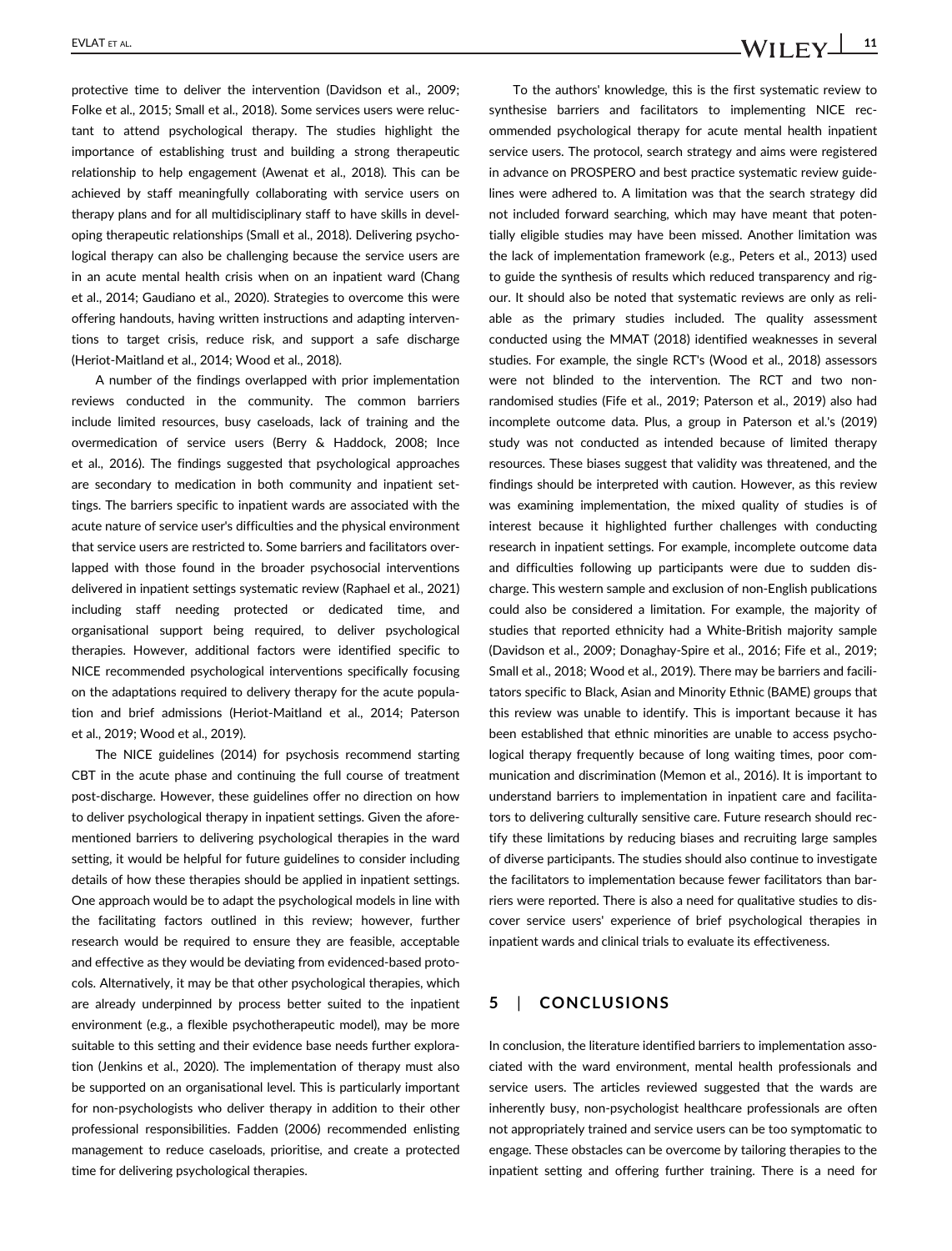researchers to conduct more RCTs and feasibility studies to develop and evaluate the provision of brief psychological therapies in inpatient settings.

#### REFERENCES

- Akther, S. F., Molyneaux, E., Stuart, R., Johnson, S., Simpson, A., & Oram, S. (2019). Patients' experiences of assessment and detention under mental health legislation: Systematic review and qualitative meta-synthesis. BJPsych Open, 5(3), e37. [https://doi.org/10.1192/bjo.](https://doi.org/10.1192/bjo.2019.19) [2019.19](https://doi.org/10.1192/bjo.2019.19)
- Awenat, Y. F., Peters, S., Gooding, P. A., Pratt, D., Huggett, C., Harris, K., Armitage, C. J., & Haddock, G. (2019). Qualitative analysis of ward staff experiences during research of a novel suicide-prevention psychological therapy for psychiatric inpatients: Understanding the barriers and facilitators. PLoS One, 14(9), e0222482. [https://doi.org/10.](https://doi.org/10.1371/journal.pone.0222482) [1371/journal.pone.0222482](https://doi.org/10.1371/journal.pone.0222482)
- Awenat, Y. F., Peters, S., Gooding, P. A., Pratt, D., Shaw-Núñez, E., Harris, K., & Haddock, G. (2018). A qualitative analysis of suicidal psychiatric inpatients views and expectations of psychological therapy to counter suicidal thoughts, acts and deaths. BMC Psychiatry, 18(1), 1–13.
- Berry, K., & Haddock, G. (2008). The implementation of the NICE guidelines for schizophrenia: Barriers to the implementation of psychological interventions and recommendations for the future. Psychology and Psychotherapy: Theory, Research and Practice, 81(4), 419–436. [https://](https://doi.org/10.1348/147608308X329540) [doi.org/10.1348/147608308X329540](https://doi.org/10.1348/147608308X329540)
- Bowers, L. (2014). Safewards: A new model of conflict and containment on psychiatric wards. Journal of Psychiatric and Mental Health Nursing, 21(6), 499–508.<https://doi.org/10.1111/jpm.12129>
- Braun, V., & Clarke, V. (2006). Using thematic analysis in psychology. Qualitative Research in Psychology, 3(2), 77–101. [https://doi.org/10.](https://doi.org/10.1191/1478088706qp063oa) [1191/1478088706qp063oa](https://doi.org/10.1191/1478088706qp063oa)
- Care Quality Commission. (2009). Supporting briefing note; issues highlighted by 2009 survey of mental health acute inpatient services. Newcastle upon Tyne: Care Quality Commission.
- Chang, N. A., Grant, P. M., Luther, L., & Beck, A. T. (2014). Effects of a recovery-oriented cognitive therapy training program on inpatient staff attitudes and incidents of seclusion and restraint. Community Mental Health Journal, 50(4), 415–421. [https://doi.org/10.1007/](https://doi.org/10.1007/s10597-013-9675-6) [s10597-013-9675-6](https://doi.org/10.1007/s10597-013-9675-6)
- Crisp, N., Smith, G., & Nicholson, K. (2016). Old problems, new solutions— Improving acute psychiatric Care for Adults in England (The Commission on Acute Adult Psychiatric Care, 2016). The Royal College of Psychiatrists.
- Davidson, L., Hammond, V., & Maguire, T. (2009). The implementation of a 'Living with Voices' group in a psychiatric intensive care unit: A pilot study. Journal of Psychiatric Intensive Care, 5(2), 89. [https://doi.org/10.](https://doi.org/10.1017/S1742646408001362) [1017/S1742646408001362](https://doi.org/10.1017/S1742646408001362)
- Donaghay-Spire, E. G., McGowan, J., Griffiths, K., & Barazzone, N. (2016). Exploring narratives of psychological input in the acute inpatient setting. Psychology and Psychotherapy: Theory, Research and Practice, 89 (4), 464–482.<https://doi.org/10.1111/papt.12081>
- Fadden, G. (2006). Training and disseminating family interventions for schizophrenia: Developing family intervention skills with multidisciplinary groups. Journal of Family Therapy, 28(1), 23–38. [https://](https://doi.org/10.1111/j.1467-6427.2006.00335.x) [doi.org/10.1111/j.1467-6427.2006.00335.x](https://doi.org/10.1111/j.1467-6427.2006.00335.x)
- Fife, S., Blumenfeld, F., Williams, C., & Wood, L. (2019). A feasibility study highlighting challenges in evaluating a structured, psychological treatment for self-harm in adult psychiatric inpatient settings. Psychiatry Research, 282, 112609. [https://doi.org/10.1016/j.psychres.2019.](https://doi.org/10.1016/j.psychres.2019.112609) [112609](https://doi.org/10.1016/j.psychres.2019.112609)
- Folke, F., Hursti, T., Tungström, S., Söderberg, P., Kanter, J. W., Kuutmann, K., Olofsson, H., & Ekselius, L. (2015). Behavioral activation in acute inpatient psychiatry: A multiple baseline evaluation. Journal of

Behavior Therapy and Experimental Psychiatry, 46, 170–181. [https://](https://doi.org/10.1016/j.jbtep.2014.10.006) [doi.org/10.1016/j.jbtep.2014.10.006](https://doi.org/10.1016/j.jbtep.2014.10.006)

- Gaudiano, B. A., Ellenberg, S., Ostrove, B., Johnson, J., Mueser, K. T., Furman, M., & Miller, I. W. (2020). Feasibility and preliminary effects of implementing acceptance and commitment therapy for inpatients with psychotic-spectrum disorders in a clinical psychiatric intensive care setting. Journal of Cognitive Psychotherapy, 34(1), 80–96. [https://](https://doi.org/10.1891/0889-8391.34.1.80) [doi.org/10.1891/0889-8391.34.1.80](https://doi.org/10.1891/0889-8391.34.1.80)
- Heriot-Maitland, C., Vidal, J. B., Ball, S., & Irons, C. (2014). A compassionate-focused therapy group approach for acute inpatients: Feasibility, initial pilot outcome data, and recommendations. British Journal of Clinical Psychology, 53(1), 78–94. [https://doi.org/10.1111/](https://doi.org/10.1111/bjc.12040) [bjc.12040](https://doi.org/10.1111/bjc.12040)
- Hong, Q. N., Fàbregues, S., Bartlett, G., Boardman, F., Cargo, M., Dagenais, P., Gagnon, M.-P., Griffiths, F., Nicolau, B., O'Cathain, A., Rousseau, M.-C., Vedel, I., & Pluye, P. (2018). The Mixed Methods Appraisal Tool (MMAT) version 2018 for information professionals and researchers. Education for Information, 34(4), 285–291.
- Ince, P., Haddock, G., & Tai, S. (2016). A systematic review of the implementation of recommended psychological interventions for schizophrenia: Rates, barriers, and improvement strategies. Psychology and Psychotherapy: Theory, Research and Practice, 89(3), 324–350.
- Jacobsen, P., & Clark, C. (2016). 'Give us something to do': Reflections on running a group therapy programme. Mental Health Practice, 20(4), 24–28.<https://doi.org/10.7748/mhp.2016.e1133>
- Jacobsen, P., Hodkinson, K., Peters, E., & Chadwick, P. (2018). A systematic scoping review of psychological therapies for psychosis within acute psychiatric in-patient settings. The British Journal of Psychiatry, 213, 490–497.<https://doi.org/10.1192/bjp.2018.106>
- Jenkins, H., Reid, J., Williams, C., Tai, S., & Huddy, V. (2020). Feasibility and patient experiences of method of levels therapy in an acute mental health inpatient setting. Issues in Mental Health Nursing, 41(6), 506–514.<https://doi.org/10.1080/01612840.2019.1679928>
- Kings Fund. (2015). Mental health under pressure. London: Kings Fund. [https://www.kingsfund.org.uk/sites/default/files/field/field\\_](https://www.kingsfund.org.uk/sites/default/files/field/field_publication_file/mental-health-under-pressure-nov15_0.pdf) [publication\\_file/mental-health-under-pressure-nov15\\_0.pdf](https://www.kingsfund.org.uk/sites/default/files/field/field_publication_file/mental-health-under-pressure-nov15_0.pdf)
- Memon, A., Taylor, K., Mohebati, L. M., Sundin, J., Cooper, M., Scanlon, T., & de Visser, R. (2016). Perceived barriers to accessing mental health services among black and minority ethnic (BME) communities: A qualitative study in Southeast England. BMJ Open, 6(11), e012337.<https://doi.org/10.1136/bmjopen-2016-012337>
- Moher, D., Liberati, A., Tetzlaff, J., & Altman, D. (2009). Preferred reporting items for systematic reviews and meta-analyses: The PRISMA statement. PLoS Medicine, 6(7), e1000097. [https://doi.org/10.1371/journal.](https://doi.org/10.1371/journal.pmed.1000097) [pmed.1000097](https://doi.org/10.1371/journal.pmed.1000097)
- Moore, C., Hill, J. F., Feinstein, C., Pike, C., & Delaney, K. R. (2019). Implementation of acceptance commitment therapy on a mood disorder unit: A quality improvement project. Journal of Psychosocial Nursing and Mental Health Services, 57(11), 22–27. [https://doi.org/10.3928/](https://doi.org/10.3928/02793695-20190627-01) [02793695-20190627-01](https://doi.org/10.3928/02793695-20190627-01)
- National Institute for Health and Care Excellence. (2009). Depression in adults: Recognition and management. London: NICE.
- National Institute for Health and Care Excellence. (2014a). Bipolar disorder: Assessment and management. London: NICE.
- National Institute for Health and Care Excellence. (2014b). Psychosis and schizophrenia in adults: Prevention and management. London: NICE.
- NHS Benchmarking Network. (2019). Work Programme Report, 2019/20.
- NHS Digital. (2019). Mental Health Bulletin 2018–19 Annual Report.
- Paterson, C., Karatzias, T., Dickson, A., Harper, S., Dougall, N., & Hutton, P. (2018). Psychological therapy for inpatients receiving acute mental health care: A systematic review and meta-analysis of controlled trials. British Journal of Clinical Psychology, 57(4), 453–472. [https://doi.org/](https://doi.org/10.1111/bjc.12182) [10.1111/bjc.12182](https://doi.org/10.1111/bjc.12182)
- Paterson, C., Karatzias, T., Harper, S., Dougall, N., Dickson, A., & Hutton, P. (2019). A feasibility study of a cross-diagnostic, CBT-based